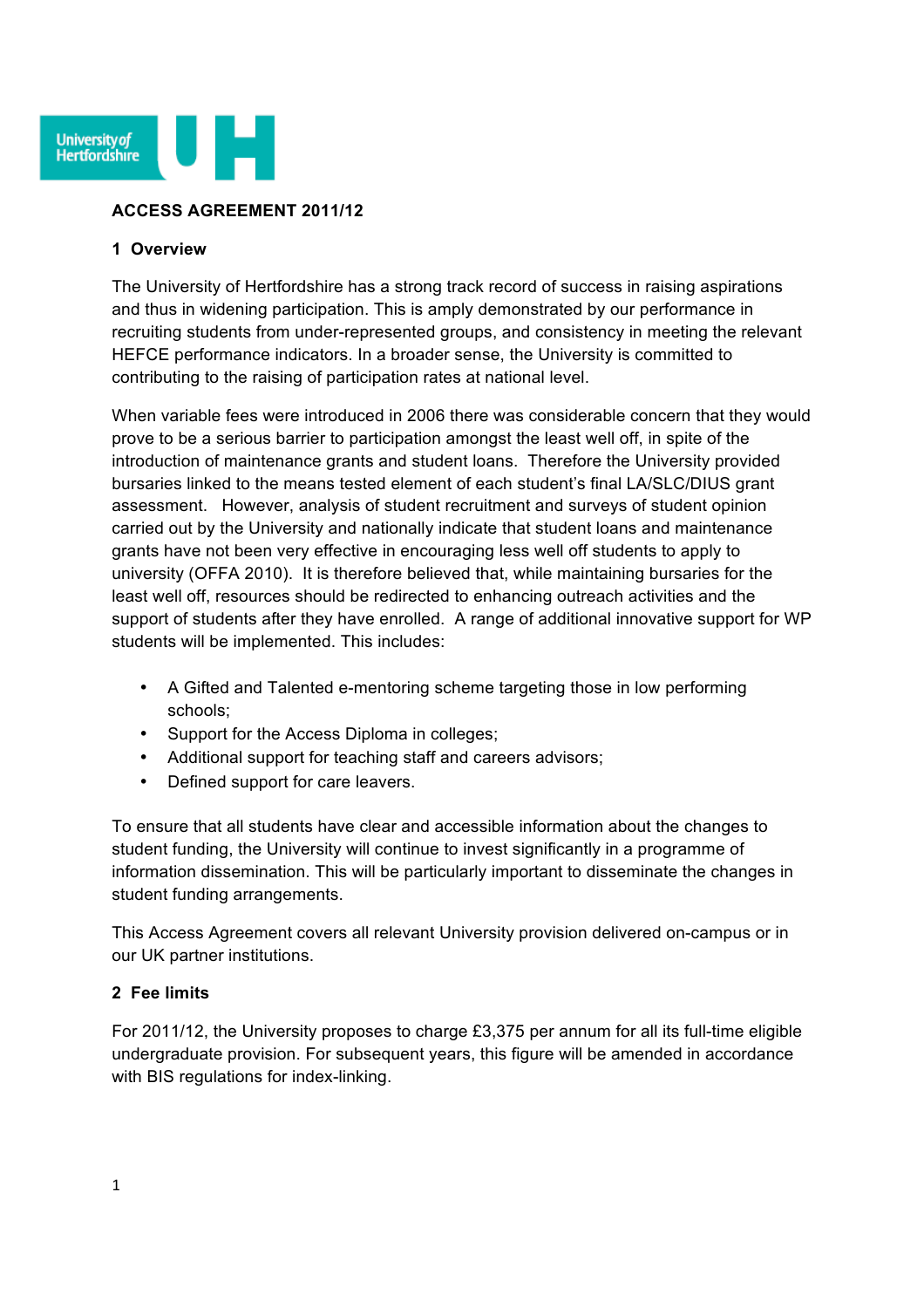# **3 Bursaries and other financial support for students**

#### 3.1 Bursaries

A bursary is a payment made to a student, the level of which is income dependent.

For students with a household income of £25,000 or less, in receipt of a full state grant, the University will provide a bursary of £500 p.a. for students entering in 2011/12.

Bursaries will be payable in two equal instalments for each academic year:

### (i) 31 January

#### (ii) 30 April

To be eligible, students must be in attendance at the University up to and including these dates.

This bursary will be available to students studying on courses funded through HEFCE or PGCE students funded via the TDA. PGCE students in receipt of full state support will receive the minimum bursary of £338.

Students studying on health related courses not funded by HEFCE are not eligible for this bursary.

Students on social work programmes in receipt of a DoH bursary are also not eligible for this bursary.

As a consequence of our successful widening participation activities, a large number of our students are expected to qualify for a bursary payment.

The University acknowledges that additional support may be needed by 'Care Leavers'. The institution reviewed its support arrangements during 2006/07 and entered into an agreement with Hertfordshire County Council to introduce a scheme to provide specific support to care leavers in Hertfordshire. This was further enhanced in 2010 when the University was awarded the Frank Buttle Quality Mark for supporting care leavers. The University now has a comprehensive action plan to support these students which is reviewed on an annual basis.

### 3.2 Scholarships

Scholarships are sums of money made available to students achieving high academic standards in specific areas. They may be subject-specific or donated by a benefactor for a particular programme of study. A student may be in receipt of a bursary and a scholarship; the two are not mutually exclusive.

A number of scholarships will be made available for specific subject areas within the University.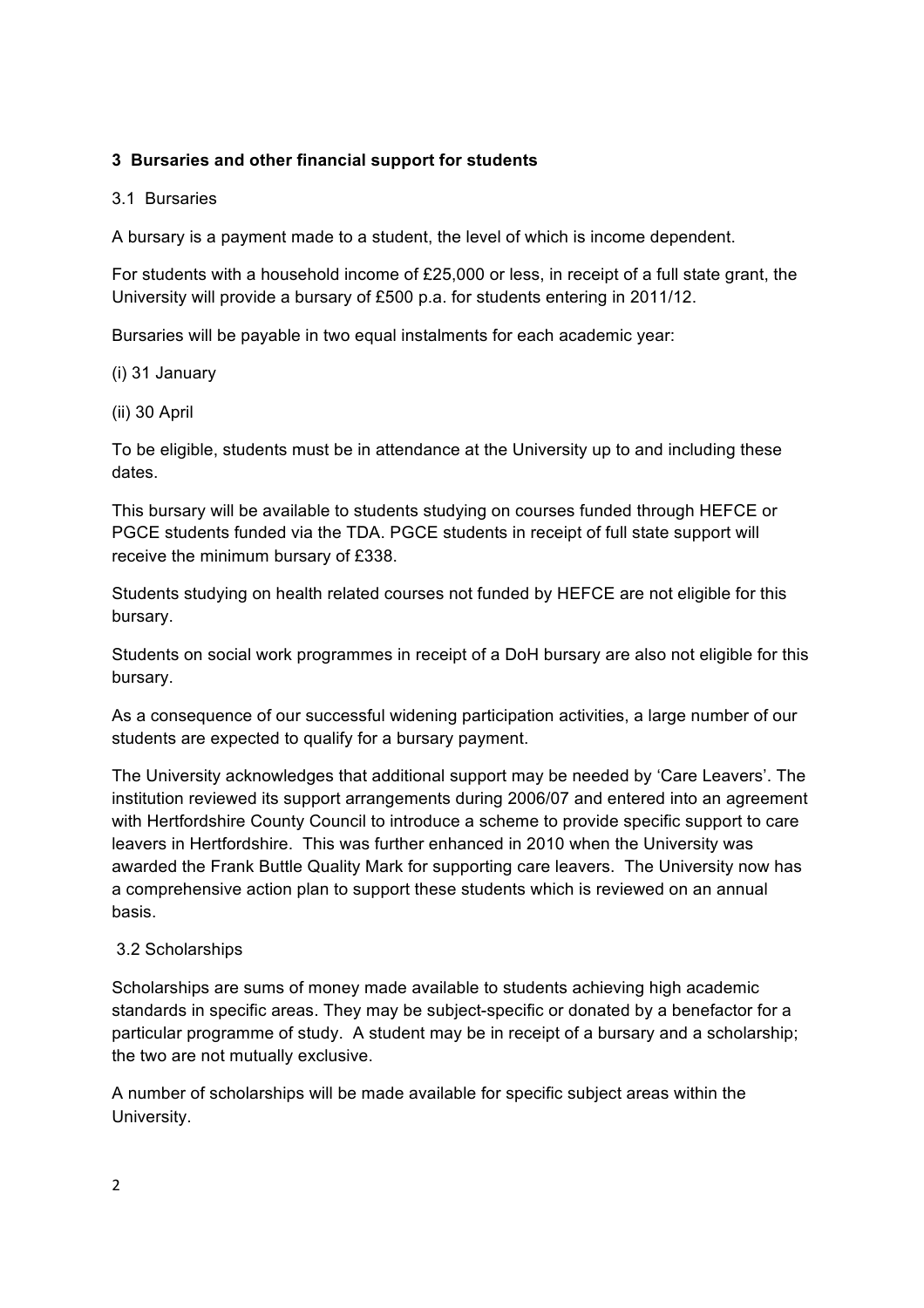Chancellor's Entrepreneurial Scholarship: this scholarship is worth £3000 per year for the duration of the students' study. 360 UCAS tariff points in addition to students submitting an application detailing their business ideas are needed to fulfil the criteria for this scholarship. This scholarship is awarded to up to 20 students per year.

Chancellor's Gifted & Talented Scholarship: this scholarship is worth £2000 per year for the duration of the students' study. Eligible students are those that have been identified by their school as 'gifted and talented' and have 360 UCAS points. Students have to apply and up to 40 of these scholarships are awarded each year.

Science & Engineering Scholarship: this scholarship is worth up to £3000 over the duration of the programme. Applicants to Science & Engineering programmes with 300 UCAS points are eligible for this scholarship

We have also developed scholarships for students on foundation degrees and extended degrees offered through our partner colleges.

The College Award: this scholarship awards £1000 for each year of study and is available to FT Home/EU undergraduate students who study at the University's Associate Colleges. This is not means tested but feeds into the University's widening participation agenda as the college students are primarily studying for foundation degrees.

For up-to-date information on the scholarships scheme, please refer to the University's website: www.herts.ac.uk.

### 3.3 Access to Learning Fund

The University will enhance the HEFCE Access to Learning Fund to maintain the 2009/10 level to support further those students most at financial risk.

### **4 Provision of information to students**

The University recognises the importance of providing clear and transparent information on the financial arrangements for students. It will communicate information on fees, bursaries and scholarships to applicants and potential applicants in several different ways:

- UH web site will include student finance web pages explaining the University's policy on tuition fees and availability and eligibility of bursaries. Where appropriate the web pages will be linked to relevant external web sites.
- The University's undergraduate prospectus will contain information explaining its policy on tuition fees, bursaries and scholarships.
- A separate leaflet will be available at higher education fairs or in response to enquiries.
- All University Open Days will have designated presentations and question/answer sessions on student finance.
- A facility for applicants to see Student Finance staff on an individual basis will be available/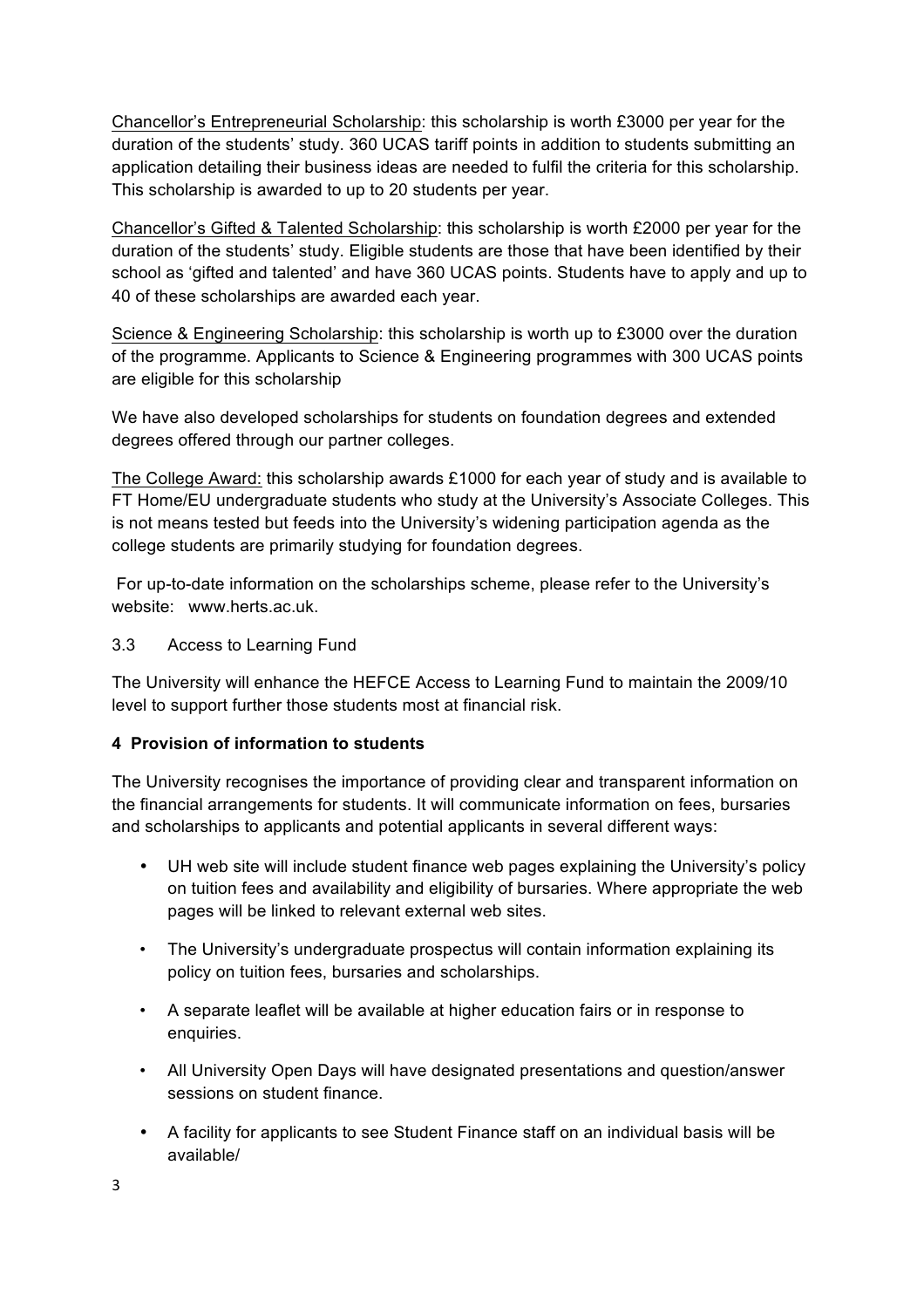Education / Schools liaison activities – the University will continue to provide support in terms of workshops and briefings to schools, colleges and careers offices throughout the region.

Information provided will include factual details and case studies.

# **5 Outreach work**

As a result of the University's widening participation strategy, the number of students recruited from our target groups – mature students, students from low participation neighbourhoods and students from social classes IIIM, IV, V – has met or exceeded our benchmarks. However, a significant reduction in Aimhigher funding will result in a reduction of outreach work unless funding is made available from other sources. In keeping with the Aimhigher agenda, this outreach work will also be targeted to areas of serious underparticipation and to those students who will benefit most from such activities. In that respect, the University's close links with the 14-19 Strategic Area Partnership Groups in Hertfordshire will be particularly valuable. The University's involvement in programmes for Gifted & Talented students will be maintained in 2010/11 and will be expanded further in 2011/12 working in partnership with Excellence East and Hertfordshire County Council.

The University's collaborative work with local FE Colleges is a core element of widening participation work and the University has maintained its allocation of funded student numbers to the colleges in spite of the imposition of a cap on total recruitment, hence protecting recruitment to foundation degrees. Fundamental to our widening participation strategy is the concept of partnership working – we engage with key stakeholders in the region who have an interface with the under-represented groups that we seek to attract into HE. In doing so, we can exploit the natural relationships which already exist and use them as a lever to raise aspirations. However, within the partnership framework, we also engage directly with pupils to provide them with experience of the University environment, to make HE more accessible and to dispel negative preconceptions, particularly in areas where there is a tradition of low participation in HE.

The provision of accessible, timely and co-ordinated information about all aspects of HE is vital to our success and we have a raft of communication activities aimed at young people, their parents/carers and teachers.

The University is the lead organisation in the Aimhigher programme for Hertfordshire working in partnership with Connexions, the LA, schools and colleges. The University is conducting a review of this activity to ensure the most successful elements are sustainable beyond the current funding period.

The University has an established programme of support for schools and colleges designed to reach out to groups who might otherwise have been excluded from a university career. Specifically, this includes:

a) Regular briefings for school/college staff to ensure an understanding of current HE developments (examples include student finance, the UCAS tariff, value of key skills, writing references).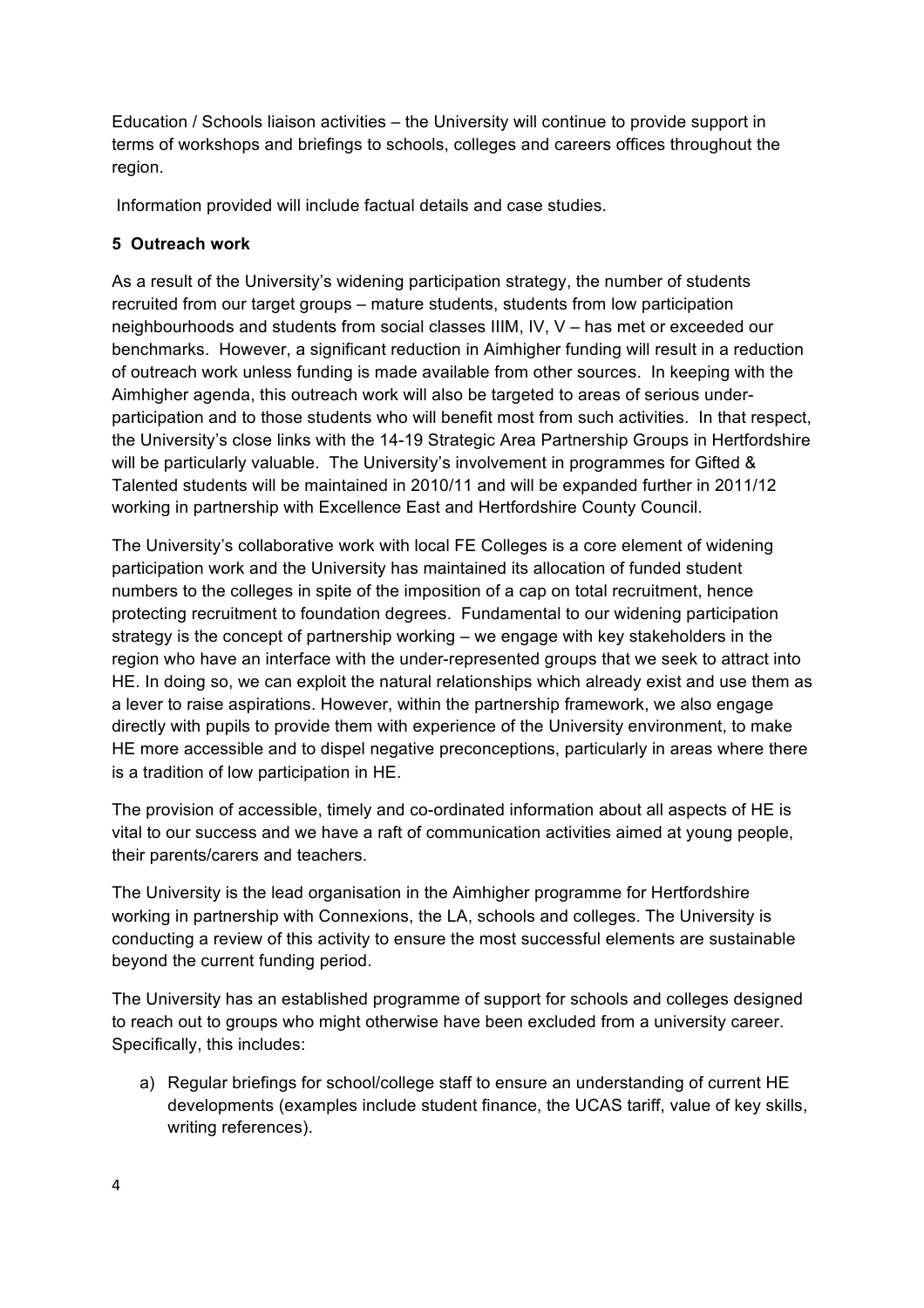- b) Liaison with four Consortium Colleges to foster links and support for students' progression to higher education from further education.
- c) Development of a range of courses provided additional skills support for those who need it prior to their HE studies. This is jointly delivered by the University and its Partner Colleges.
- d) Wide-ranging support for careers activities in schools and colleges.
- e) Partnership working with a range of schools including academies, trusts and consortiums of schools.
- f) Vocational and Further Education Routes to Higher Education, based in the Further Education colleges, including work-based learning opportunities.
- g) A range of talks for years 10 to 13 regarding university. These include 'Getting into University'-usually year 11 or 12, 'Admission Tutors View' about personal statements, "Finance" – year 12 or 13, 'The Student Experience'– year 11 or 12, 'Surviving with a child at university"' – aimed at parents.
- h) University days for year 9 pupils where they work with students on the University campus to explore aspects of going to university.
- i) Routine deployment of 'Student Ambassadors', 'Student Mentors' and 'Student Associates' to work with pupils at schools with low participation rates.
- j) School visits to the University by years 9, 10, 11 and 12.
- k) Supporting and implementing 14 19 pathfinder initiatives and events, for example support for the Extended Project and other qualifications.
- l) Summer schools, e.g . 'Artscool ' particularly targeted at under-represented groups.
- m) University of Hertfordshire students acting as mentors for local primary school pupils – this is targeted at schools which have low rates of progression to higher education. The mentoring programme covers years 6 to 13. The University also runs a welldeveloped 'Hatfield Ahead' mentoring programme, supporting year 6 pupils with their transition to secondary school.

### **6 Milestones**

HEFCE has well established performance indicators for widening participation. To date, the University has been very successful in exceeding or coming close to the HEFCE locationadjusted benchmarks for widening participation. This is demonstrated by the most recently published figures (2008/09) which are reproduced below:

Participation of under-represented group in HE

Young full-time undergraduate entrants:

from state schools or colleges : from group 97.7%, location adjusted benchmark 94.8%

from social classes 4, 5, 6 & 7 : from group 41.4%, location adjusted benchmark 39.5%

from low participation neighbourhoods (based on POLAR2 method) from group 8.6%, location adjusted benchmark 9.7%.

Note: for 2009/10 social classes 4, 5, 6 and 7 are age adjusted due to the change in question found on the UCAS form. This has now reverted back to the original question.